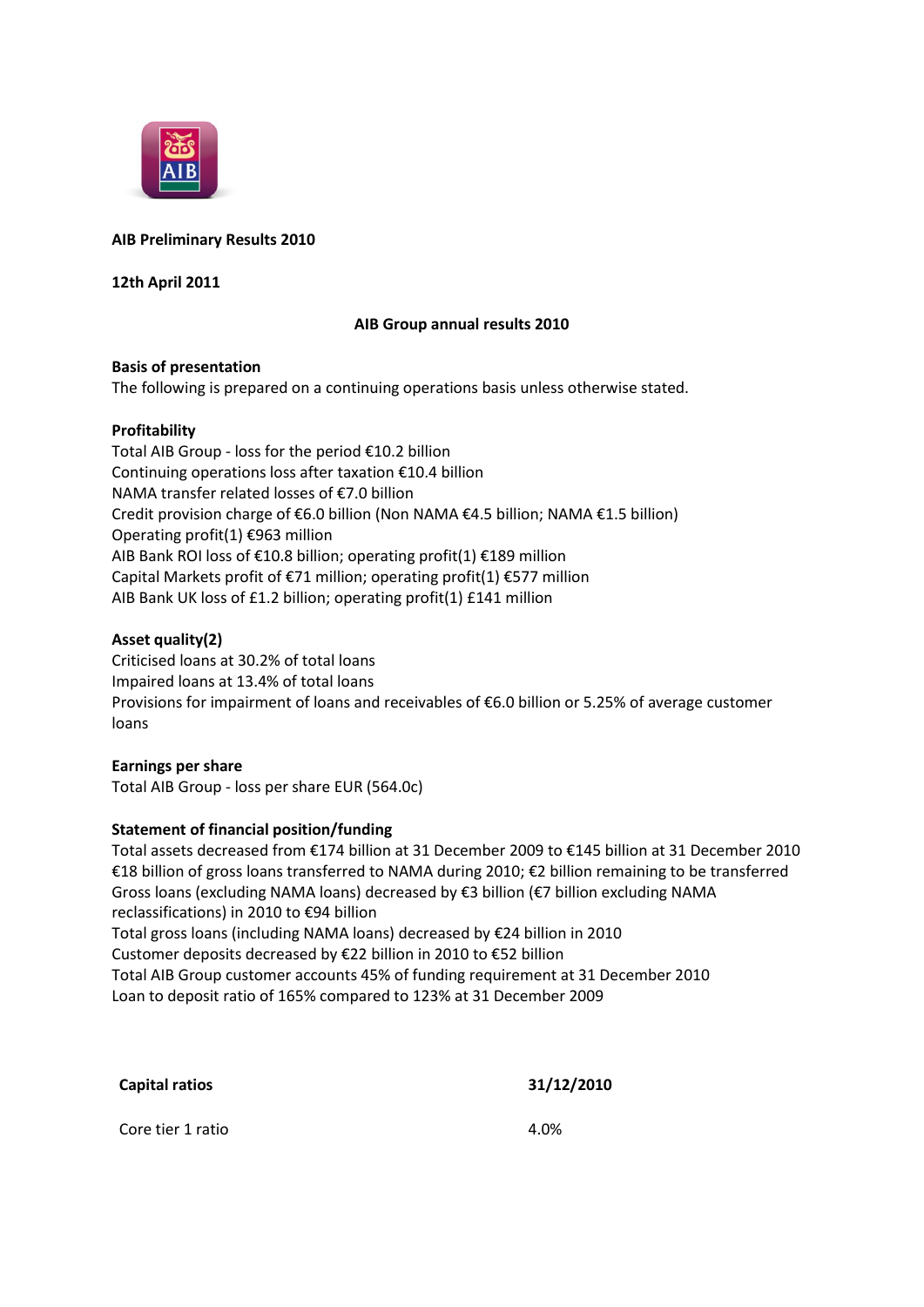| Tier 1 ratio        | 4.3%        |
|---------------------|-------------|
| Total capital ratio | $9.2\%$ (3) |

(1)Operating profit before provisions and losses on transfer of loans to NAMA. (2)Includes loans held for sale to NAMA.

(3)At 31 December 2010, the Group benefited from derogations from certain regulatory capital requirements granted on a temporary basis by the Central Bank. These derogations remained in place until the completion of the liability management exercise on 24 January 2011.

[To view the full media release click here](http://www.aib.ie/servlet/ContentServer?pagename=AIB_Investor_Relations/AIB_Download/aib_d_download&c=AIB_Download&cid=1298045193175&channel=IRFP)

#### **For further information, please contact:**

Bernard Byrne Chief Financial Officer Bankcentre Ballsbridge Dublin 4 Tel: +353-1-6600311 Ext 25172

or

Alan Kelly General Manager, Corporate Services AIB Group Bankcentre Ballsbridge Dublin 4 Tel: +353-1-6600311 Ext 12162

or

Catherine Burke Head of Group Corporate Relations AIB Group Bankcentre Ballsbridge Dublin 4 Tel: +353-1-6600311 Ext 13894

#### **Forward-looking statements**

This document contains certain forward-looking statements within the meaning of Section 27A of the US Securities Act of 1933 and Section 21E of the US Securities Exchange Act of 1934, with